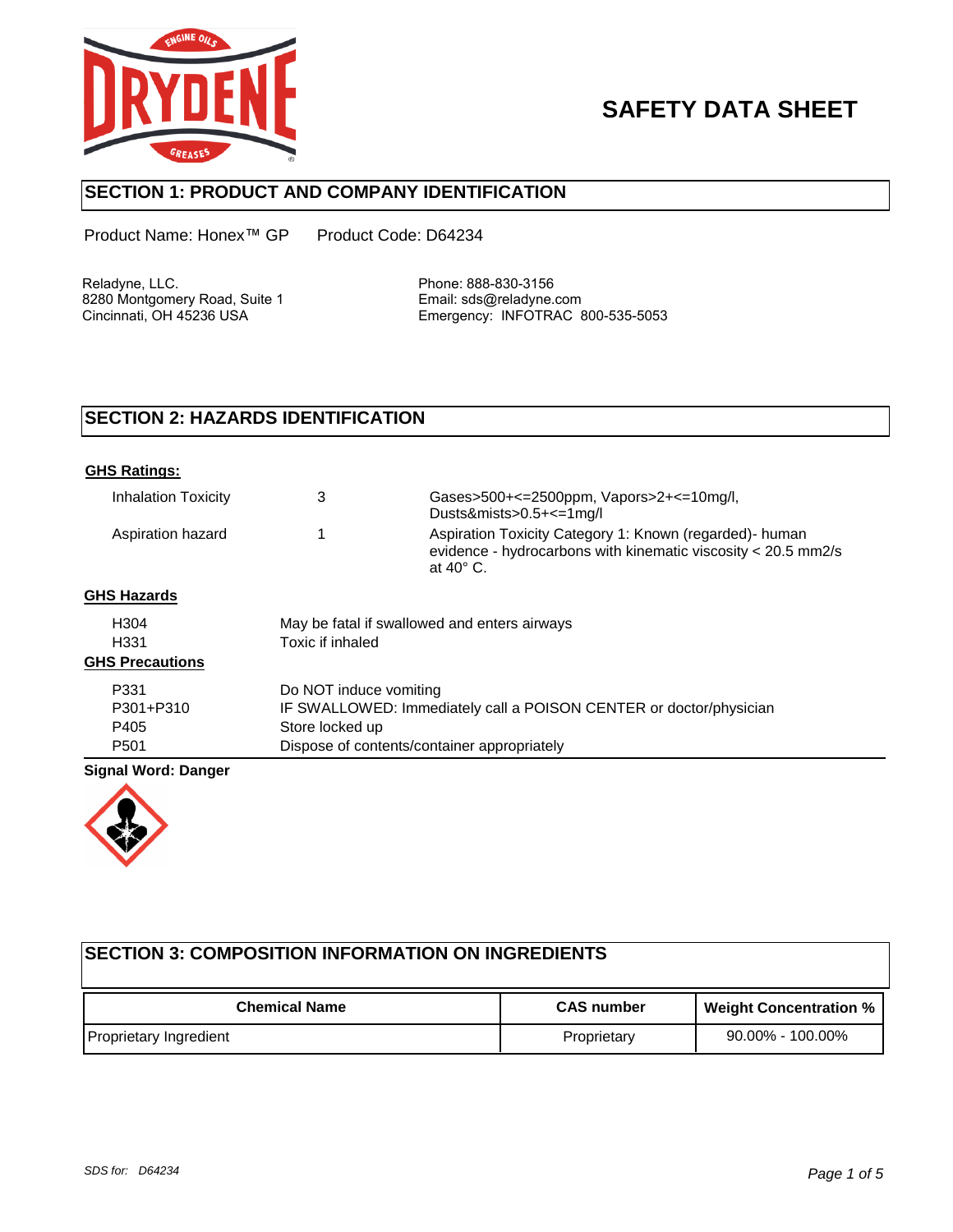### **SECTION 4: FIRST AID MEASURES**

### **INHALATION:**

Remove to fresh air. In severe cases of overexposure, such as with a fire, administer oxygen and seek qualified medical attention.

### **EYE CONTACT:**

Flush with copious amounts of water for several minutes. If irritation persists, continue with water application. If, after 15 minutes, irritation continues, seek medical attention.

### **SKIN CONTACT:**

Promptly wash skin with mild soap and water.

#### **INGESTION:**

Do not induce vomiting. Seek qualified medical attention. Small amounts, which may enter the mouth incidental to handling, may be rinsed out with water.

### **SECTION 5: FIRE FIGHTING MEASURES**

Flash Point: >140 C (>284 F)

LEL: UEL:

### **EXTINGUISHING MEDIA:**

Foam, Carbon Dioxide, Dry Chemical, Water Fog **UNUSUAL FIRE AND EXPLOSION HAZARDS:** Water may spread the fire.

### **SPECIAL FIRE FIGHTING PROCEDURES:**

Water may spread the fire as oil can float on it. Water spray may be used to cool exposed containers.

#### **FIRE EQUIPMENT:**

Use of water for fire-fighting must be done with caution as water may actually spread the fire.

### **SECTION 6: ACCIDENTAL RELEASE MEASURES**

### **SPILL OR LEAK PROCEDURES:**

Prevent spill from reaching any type of running or standing water, such as streams, sewers, well water and ponds.

#### **SMALL SPILLS:**

For small spills, wipe up or use absorbent to clean the spill area.

#### **LARGE SPILLS:**

For large spills, pump released material into recovery containers and then spread absorbent over the spill area to collect residuals.

### **SECTION 7: HANDLING AND STORAGE**

#### **HANDLING PRECAUTIONS:**

When handling, have appropriate safety equipment for the working conditions including eyewash. Do not pressurize, cut, weld, braze, solder, drill, or grind containers containing product residues.

### **STORAGE REQUIREMENTS:**

Store in a sheltered area, away from temperature extremes in labeled containers. Keep away from heat, sparks, or flame. Avoid contact with eyes, skin, clothing, and shoes.

#### **REGULATORY REQUIREMENTS:**

Prevent spread of material to rivers or waterways.

### **SECTION 8: EXPOSURE CONTROL AND PERSONAL PROTECTION**

**Chemical Name / CAS No. OSHA Exposure Limits ACGIH Exposure Limits Other Exposure Limits**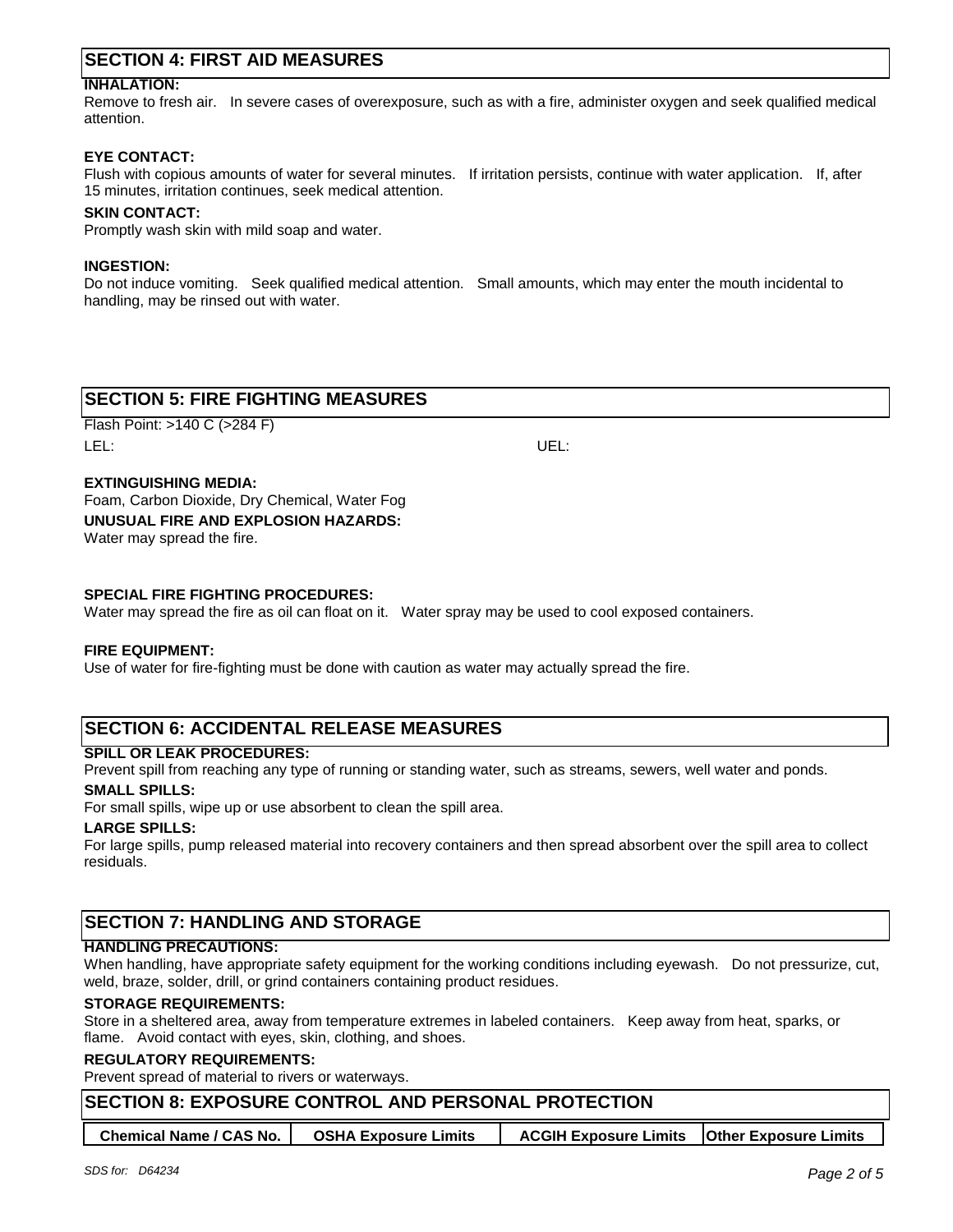| Proprietary Ingredient | PEL, 5 mg/m3, Mist   | PEL, 5 mg/m3, Mist   | Not Established |
|------------------------|----------------------|----------------------|-----------------|
| I Proprietary          | STEL, 10 mg/m3, Mist | STEL, 10 mg/m3, Mist |                 |
|                        | TWA, 5 mg/m3, Mist   | TWA, 5 mg/m3, Mist   |                 |

### **ENGINEERING CONTROLS:**

Good ventilation is desirable.

#### **VENTILATION:**

Sufficient to control mists below the operator exposure threshold limit of 5 mg/m3.

#### **WORK HYGIENIC PRACTICES:**

Keep clean. Wash exposed skin areas with mild soap and water.

#### **PROTECTIVE GEAR:**

RESPIRATORY PROTECTION: Required if employee exposure exceeds threshold. EYE PROTECTION: Where contact is likely, wear safety glasses. SKIN PROTECTION: Gloves recommended when handling. Neoprene, nitrile, or PVC offers good protection.

#### **CONTAMINATED GEAR:**

Launder contaminated clothing before reuse. Discard of contaminated PPE that cannot be cleaned.

### **SECTION 9: PHYSICAL AND CHEMICAL PROPERTIES**

Physical and chemical properties are provided for safety, health and environmental considerations only and may not fully represent product specifications. Contact the supplier for additional information.

| Odor: Peti                                             | <b>Appearance: Clear Yellow</b> |  |
|--------------------------------------------------------|---------------------------------|--|
| Odor threshold: N/A                                    | Vapor Pressure: N/D             |  |
| pH: N/A                                                | Vapor Density: N/D              |  |
| <b>Melting point: N/A</b>                              | <b>Specific Gravity: 0.85</b>   |  |
| Solubility: Inso                                       | Freezing point: N/A             |  |
| Flash point: $>28$                                     | Boiling range: N/D              |  |
| <b>Flammability: N/A</b>                               | <b>Evaporation rate: Nil</b>    |  |
| <b>Partition coefficient N/A</b><br>(n-octanol/water): | <b>Explosive Limits: N/D</b>    |  |
| Decomposition temperature: N/A                         | Autoignition temperature: N/D   |  |
| Lbs VOC/Gallon Less Water N/A                          | Viscosity, cSt at 40C: 6.5      |  |

**Ador: Petroleum Odor threshold: N/A Melting point: N/A Solubility:** Insoluble **Flash point: >284 F Flammability:** N/A **Partition coefficient N/A (n-octanol/water): Decomposition temperature:** N/A **Lbs VOC/Gallon Less Water N/A** 

## **SECTION 10: STABILITY AND REACTIVITY**

### **CONDITIONS TO AVOID:**

Avoid temperature extremes, strong acids and oxidizing agents.

#### **HAZARDOUS DECOMPOSITION OR BY-PRODUCTS:**

Hazardous polymerization will not occur.

### **SECTION 11: TOXICOLOGICAL INFORMATION**

### **Mixture Toxicity**

Dermal Toxicity LD50: 2,089mg/kg Inhalation Toxicity LC50: 5mg/L

#### **ROUTES OF ENTRY:**

Inhalation, Skin Contact, Eye Contact, Ingestion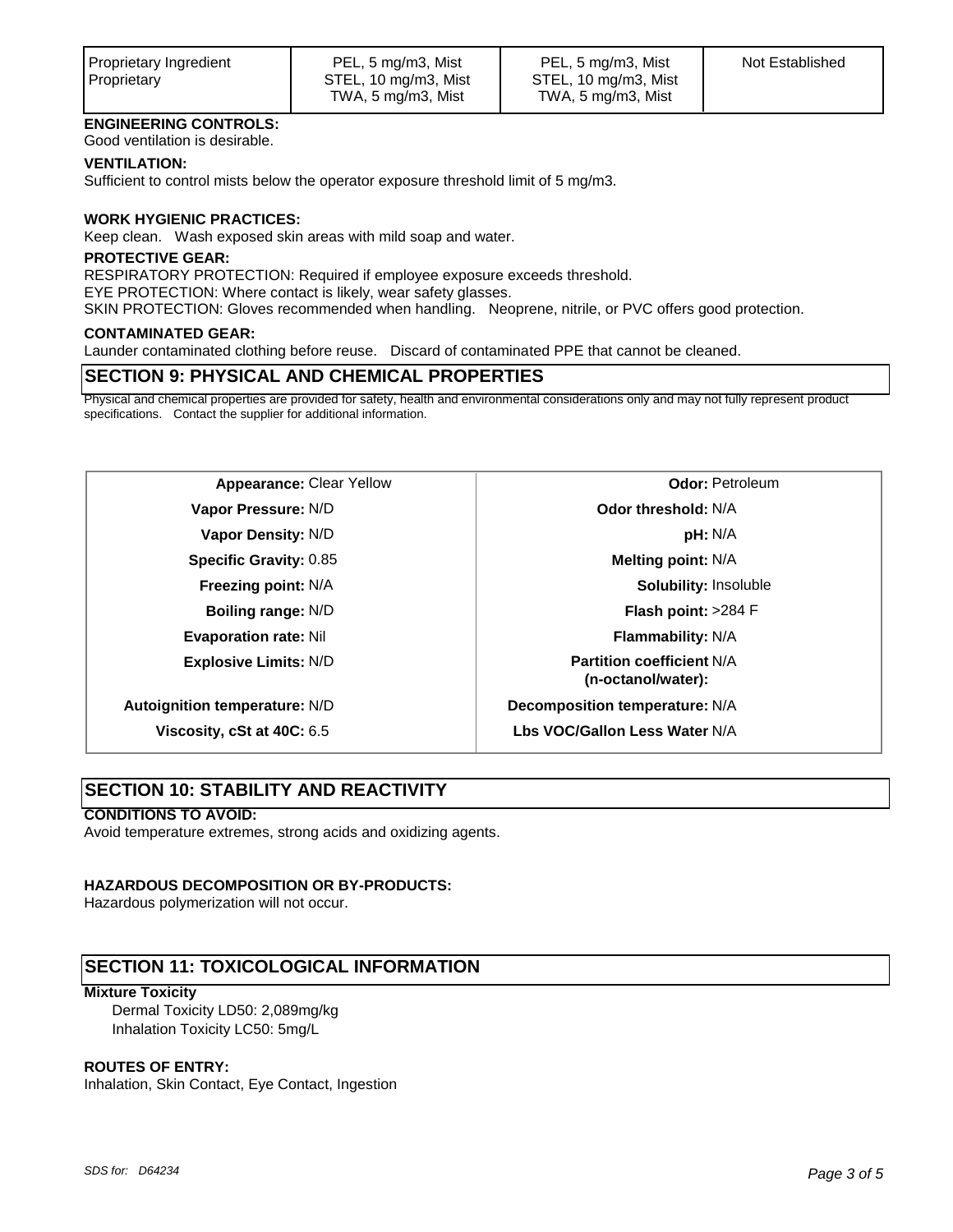### **CARCINOGENICITY:**

| <b>CAS Number</b> | Description | % Weight | Carcinogen Rating |
|-------------------|-------------|----------|-------------------|
| <b>None</b>       |             |          | N/A               |

**SECTION 12: ECOLOGICAL INFORMATION**

No data available

### **SECTION 13: DISPOSAL CONSIDERATIONS**

Contact waste hauler for recycling. Follow all Local, State, and Federal regulations.

### **SECTION 14: TRANSPORT INFORMATION**

### **Agency Proper Shipping Name UN Number Packing Group Hazard Class**

DOT Not Regulated IATA Not Regulated IMDG Not Regulated

## **SECTION 15: REGULATORY INFORMATION**

**State of California Safe Drinking Water and Toxic Enforcement Act of 1986 (Proposition 65**): WARNING! This product contains the following chemicals which are listed by the State of California as carcinogenic or a reproductive toxin:

This product is classified under the following SARA 311/312 classifications (if none listed, this product is not classified under SARA 311/312):

The following chemicals are classified under SARA 313 Toxic Release Inventory (if none listed, no components of this product are classified under SARA 313 TRI):

Canada Canadian DSL Yes USA TSCA Yes

**Country Country Regulation Regulation Regulation Regulation Regulation Regulation Regulation Regulation Regulation Regulation Regulation Regulation Regulation Regulation Regulation Regulation** 

### **SECTION 16: OTHER INFORMATION**

PREPARATION INFORMATION: Prepared at an ISO 9001:2015 certified facility.

#### **Hazardous Material Information System (HMIS) National Fire Protection Association (NFPA)**



**HMIS & NFPA Hazard Rating Legend \* = Chronic Health Hazard 0 = INSIGNIFICANT 1 = SLIGHT 2 = MODERATE 3 = HIGH**